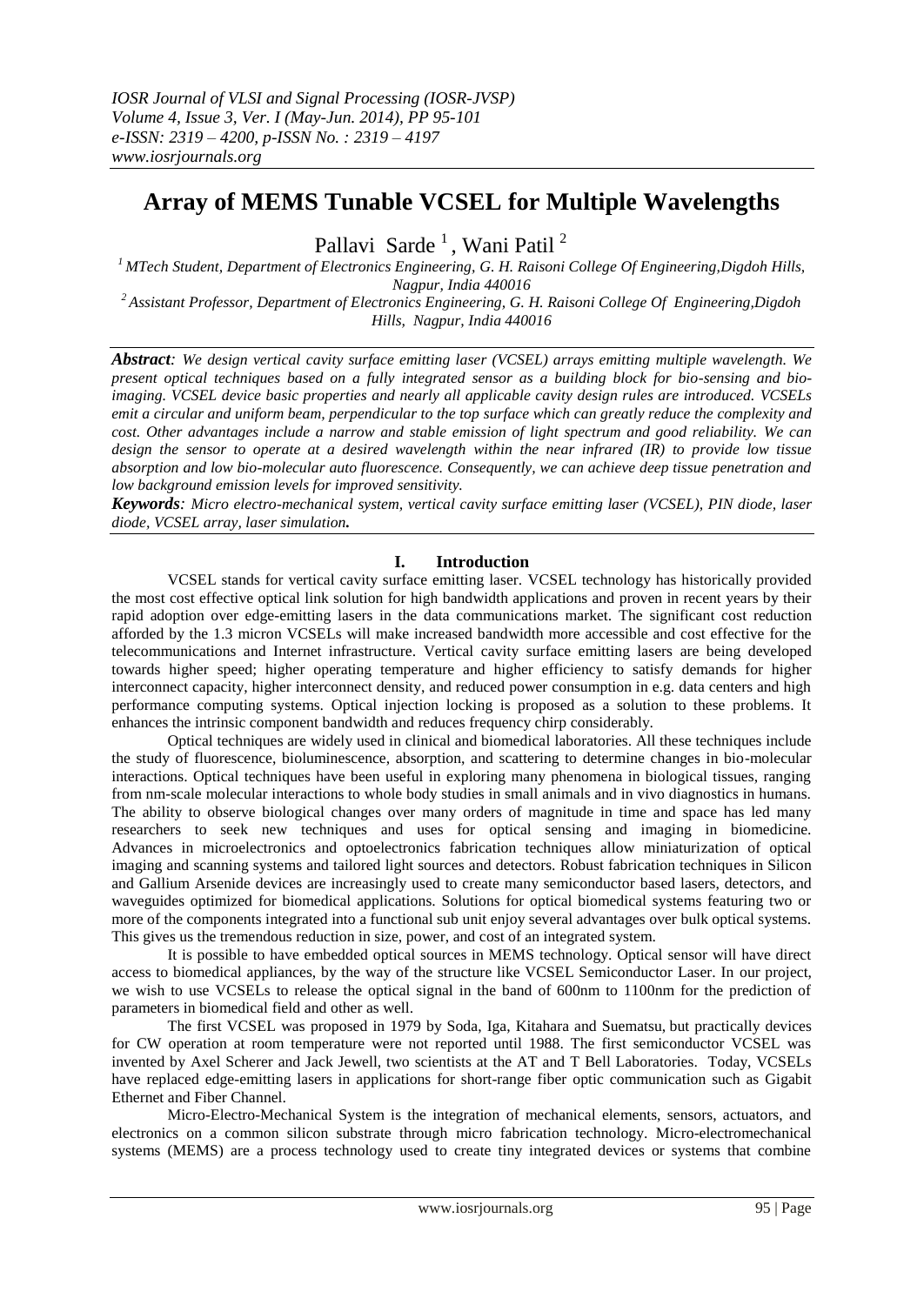mechanical and electrical components. Simple VCSEL consumes more power as compared to MEMS VCSEL. We required smaller wavelength in the range of nm which a very less hence we used MEMS VCSEL.

This paper is intended to provide the basic knowledge necessary to understand VCSELs' benefits and limitations and at the same time to give an overview of some state-of-the-art performance data obtained experimentally. We start with basic studies of the laser cavity, such as active region and reflector properties, where essential differences to edge-emitting laser operation are underlined.



**Figure 1: Edge Emitting Diode Vs VCSEL**

#### **VCSEL: Lasers that emit light from top surface In contrast with regular 'edge emitters'**

Early laser diodes are called edge emitting lasers. The emission of edge emitting lasers is parallel to the boundary of the semiconductor. The edge emitting lasers emit light beam from cleaved edge of the laser. On the other hand, vertical cavity surface emitting laser emits beam perpendicular to the top surface. Emission is carried out from the vertical cavity of the semiconductor laser in case of vertical cavity Surface emitting laser. It is very difficult to integrate edge emitting lasers in large numbers. As compared to edge emitting lasers vertical cavity surface emitting lasers are easily integrated in large numbers on the same substrate.

#### **1. Device Structure**

#### **II. Device Methods And Materials**

A typical VCSEL consists of two oppositely doped distributed Bragg reflectors with a cavity layer between. DBR is the distributed Bragg reflector used because of their high reflectivity. To design VCSEL structure we require high reflectivity material hence we used distributed Bragg reflectors In the VCSEL stack of the materials are placed in between upper and lower DBRs. Upper and lower distributed Bragg reflectors are oppositely doped which forms an active region in between them. Current is injected into the active region of the structure. As the entire cavity can be grown with one step epitaxial, these lasers can be manufactured after that test on a wafer scale. This presents a significant manufacturing advantage in various fields. The position of the layers and the thickness variation with respect to the center of the cavity is crucial for the resulting wavelength variation; the closer they are to the cavity center, the larger is the wavelength change. This property lends to designs of wavelength-tunable VCSEL and multiple wavelengths VCSEL arrays.

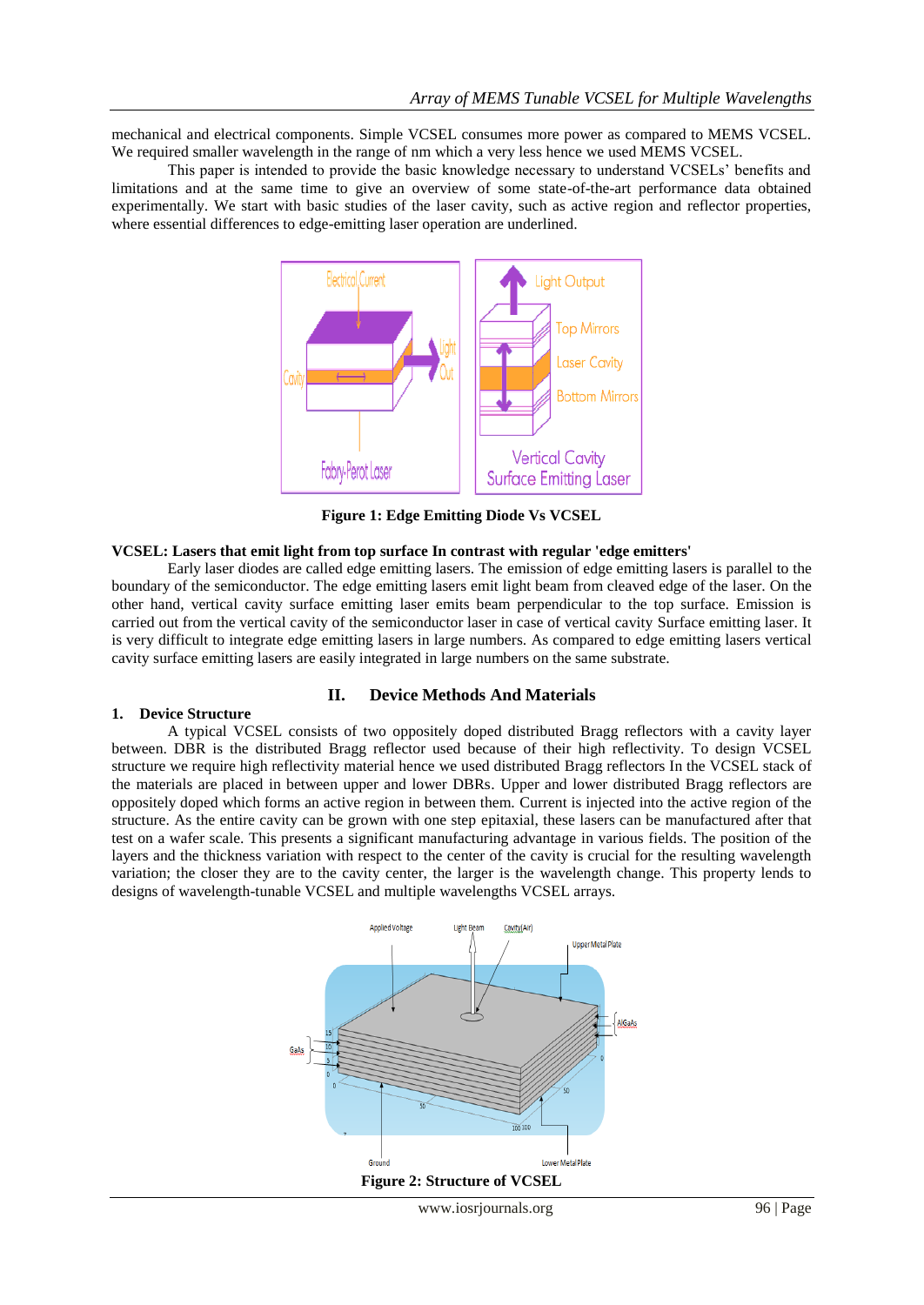The project structure is exactly alike above diagram. Total eight blocks are placed over one another out of which first and eighth block are the upper and lower metal, middle six blocks are stack of GaAs and AlGaAs material. In the upper metal the cavity is formed at the center. The voltage is applied to the upper metal and ground is connected to the lower metal. Complete action is formed with epitaxial layers and light beam is emitted from the top surface. The device works like a conventional diode.

## 2. **Materials**

To demonstrate VCSEL we use the materials like GaAs,  $Al_{0.3}Ga_{0.7}As$ ,  $Al_{0.1}Ga_{0.9}As$  and AlAs. These materials having different thickness, width and height for building a VCSEL structure. All these materials having different refractive index. According to thickness and refractive index of the particular material tens of thousands of VCSELs can be processed simultaneously on a three inch Gallium Arsenide wafer. We have to keep alternate layers of GaAs and AlGaAs to form a proper stack through which current can be injected. Once voltage is applied to the upper plate of the laser it acts like a semiconductor diode whose working principle is similar to that of the photodiode. Which forms a capacitive effect of charged and discharged plates of the capacitors. By applying supply to the upper plate it get charged very soon until and unless other plate will be charged (bottom plate). This action is same as the charged store capacitor. Means we can say that at a certain condition our VCSEL behaves like capacitor.

| Material               | Thickness(um) | Refractive Index |
|------------------------|---------------|------------------|
| GaAs                   | 0.2           | 3.6              |
| Al Ga As<br>$0.3$ 0.7  | 0.3           | 3.5              |
| Al Ga As<br>0.9<br>0.1 | 0.3           | 3.5              |
| AlAs                   | 0.25          | 3.2              |

**Figure 3: Table shows Refractive Index and Thickness of the Materials**

## **3. Working Operation**

The working operation of the VCSEL device is very similar to the PIN diode. Basically PIN diode is formed by sandwitching intrinsic semiconductor material in between p-type and n-type semiconductor. In original Structure of VCSEL two oppositely doped distributed Bragg reflectors mounted on top and bottom of the device structure. The oppositely charged particles are attracted towards each other which forms photon current. Once by giving activation to the conductive plate of the device, it forms an active region.



**Figure 4: VCSEL circuit diagram**

A PIN diode obeys the standard diode equation for low frequency signals. At higher frequencies, the diode looks like an almost perfect (very linear, even for large signals) resistor. There is a lot of stored charge in the [intrinsic region.](http://en.wikipedia.org/wiki/Intrinsic_semiconductor) At low frequencies, the charge can be removed and the diode turns off. At higher frequencies, there is not enough time to remove the charge, so the diode never turns off. The PIN diode has a poor [reverse recovery time.](http://en.wikipedia.org/w/index.php?title=Reverse_recovery_time&action=edit&redlink=1)

The high-frequency resistance is inversely proportional to the DC bias current through the diode. A PIN diode, suitably biased, therefore acts as a variable resistor. This high-frequency resistance may vary over a wide range (from 0.1 ohm to 10 K $\Omega$  in some cases, the useful range is smaller, though).

The wide intrinsic region also means the diode will have a low capacitance when reverse biased.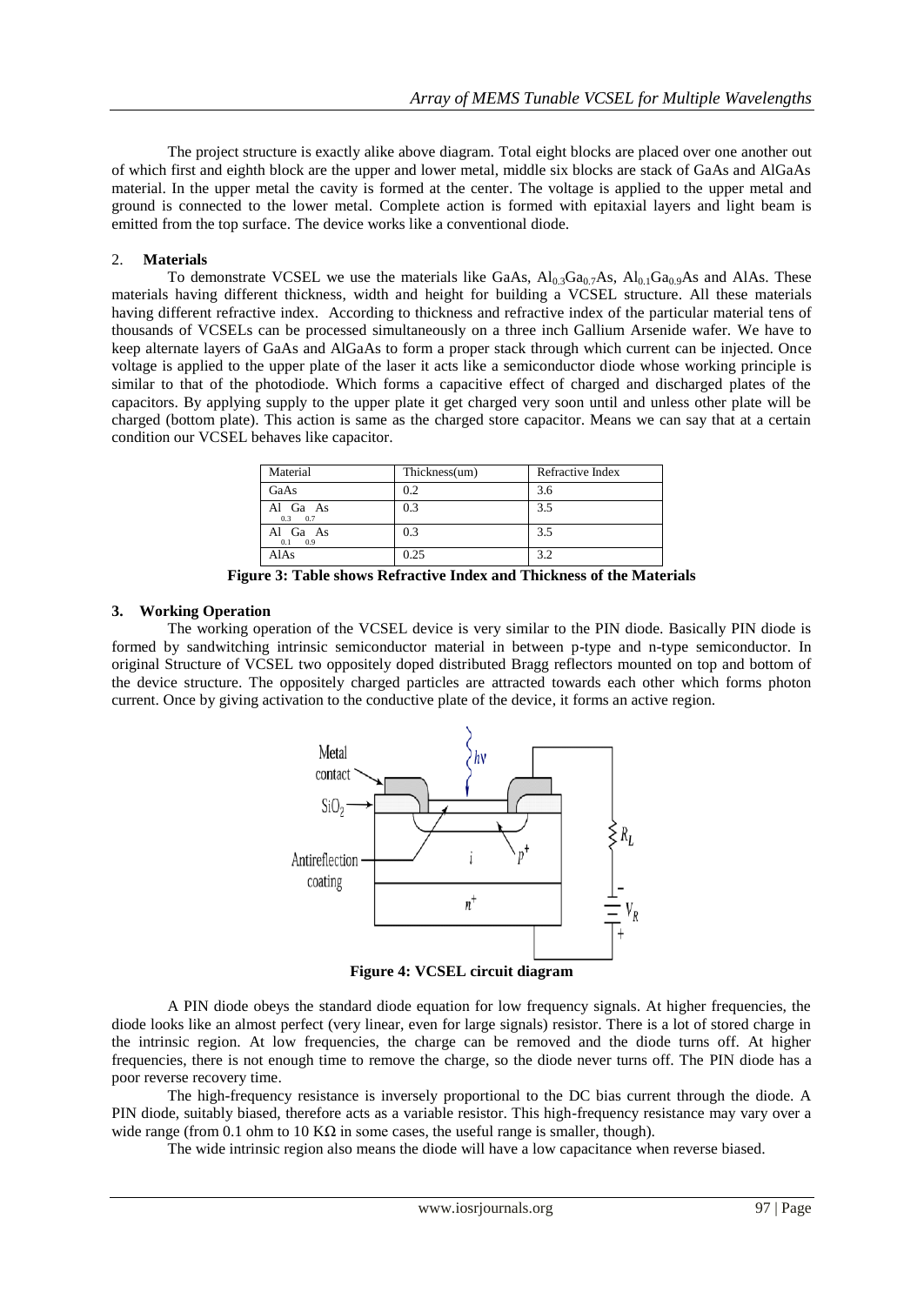In a PIN diode, the depletion region exists almost completely within the intrinsic region. This depletion region is much larger than in a PN diode, and almost constant-size, independent of the reverse bias applied to the diode. This increases the volume where electron-hole pairs can be generated by an incident photon. Some [photo detector](http://en.wikipedia.org/wiki/Photodetector) devices, such as PIN photodiodes and phototransistors (in which the base-collector junction is a PIN diode), use a PIN junction in their construction.

The diode design has some design tradeoffs. Increasing the dimensions of the intrinsic region (and its stored charge) allows the diode to look like a resistor at lower frequencies. It adversely affects the time needed to turn off the diode and its shunt capacitance. PIN diodes will be tailored for a particular use.



**Figure 5: Wavelength Vs Reflectivity Graph**

Figure-3 shows the graphical relationship between wavelength and reflectivity in accordance with the refractive index of the materials.

#### **III. Result Analysis**

The analysis were obtained from VCSEL model with different cavity size to form an array. When we applied 10V to the upper conductive plate of the VCSEL then we obtained following simulation results. The voltage is dropped into the centre of the cavity due to which power is dissipated. The dissipated power shows that emission is spread.



**Figure 6: Voltage Analysis of VCSEL Array**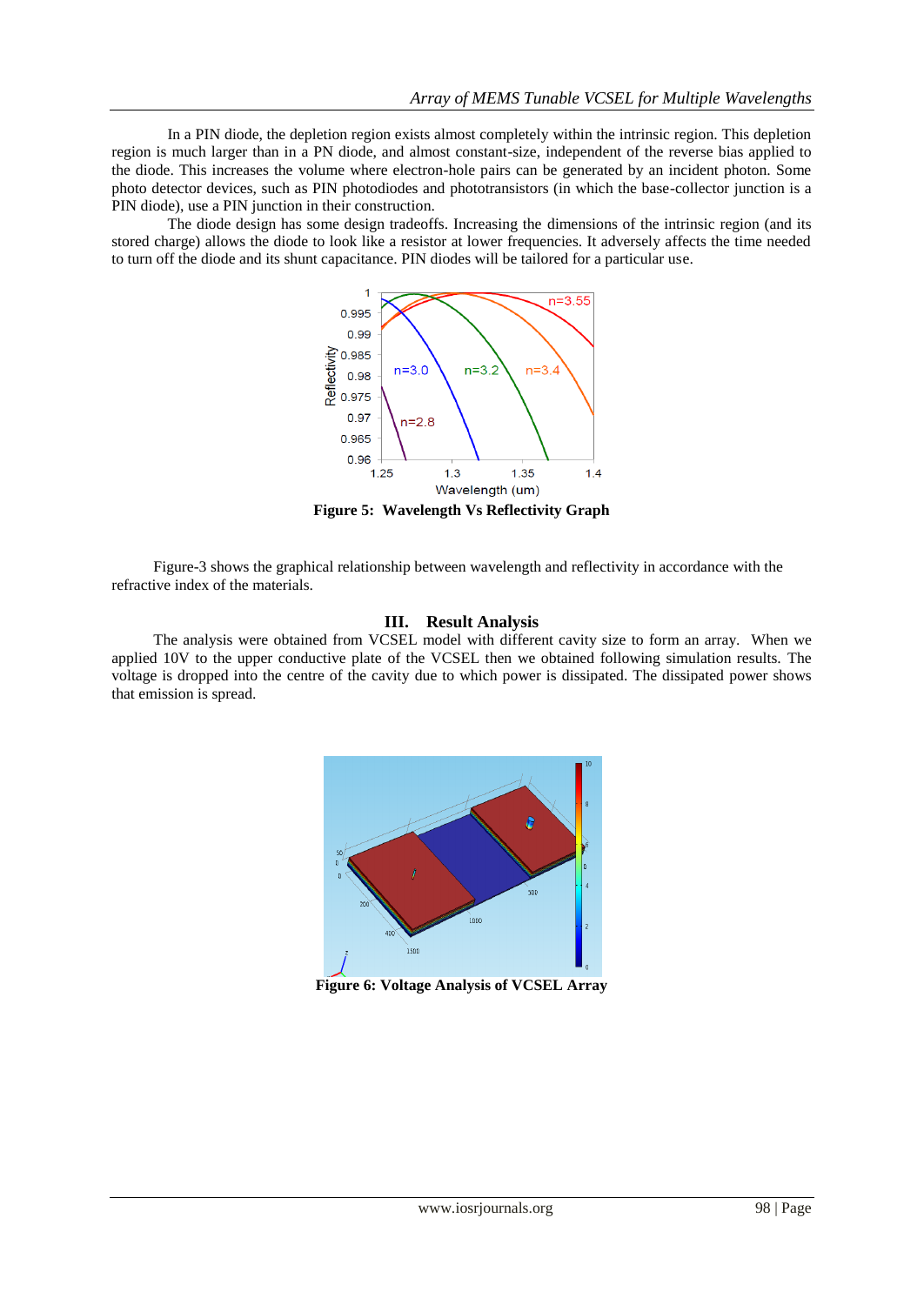

**Figure 7: Comparison of Voltage among the Cavities**

Figure-4 shows that the Voltage is 4.5391 V in the cavity as we applied 5V to the circuit. Similarly, Figure-5 shows that the voltage is 4.4463 V inside the cavity. From the simulation results, it is observed that by increasing the size of the cavity voltage drop is increased. Hence we have to keep the narrow cavity to achieve the better emission of beam.



**Figure 8: Arc Length Vs Electrical potential**

In accordance with the applied electric potential to the conductive metal plate. Charge is distributed throughout the area of the cavity. The above graph (Figure 7) shows that how the potential is spread along the whole cavity. Our cavity is of a circular shape having very small radius. Therefore the arc length of the cavity shows variation in electric potential.



**Figure 9: Temperature Analysis of VCSEL Array**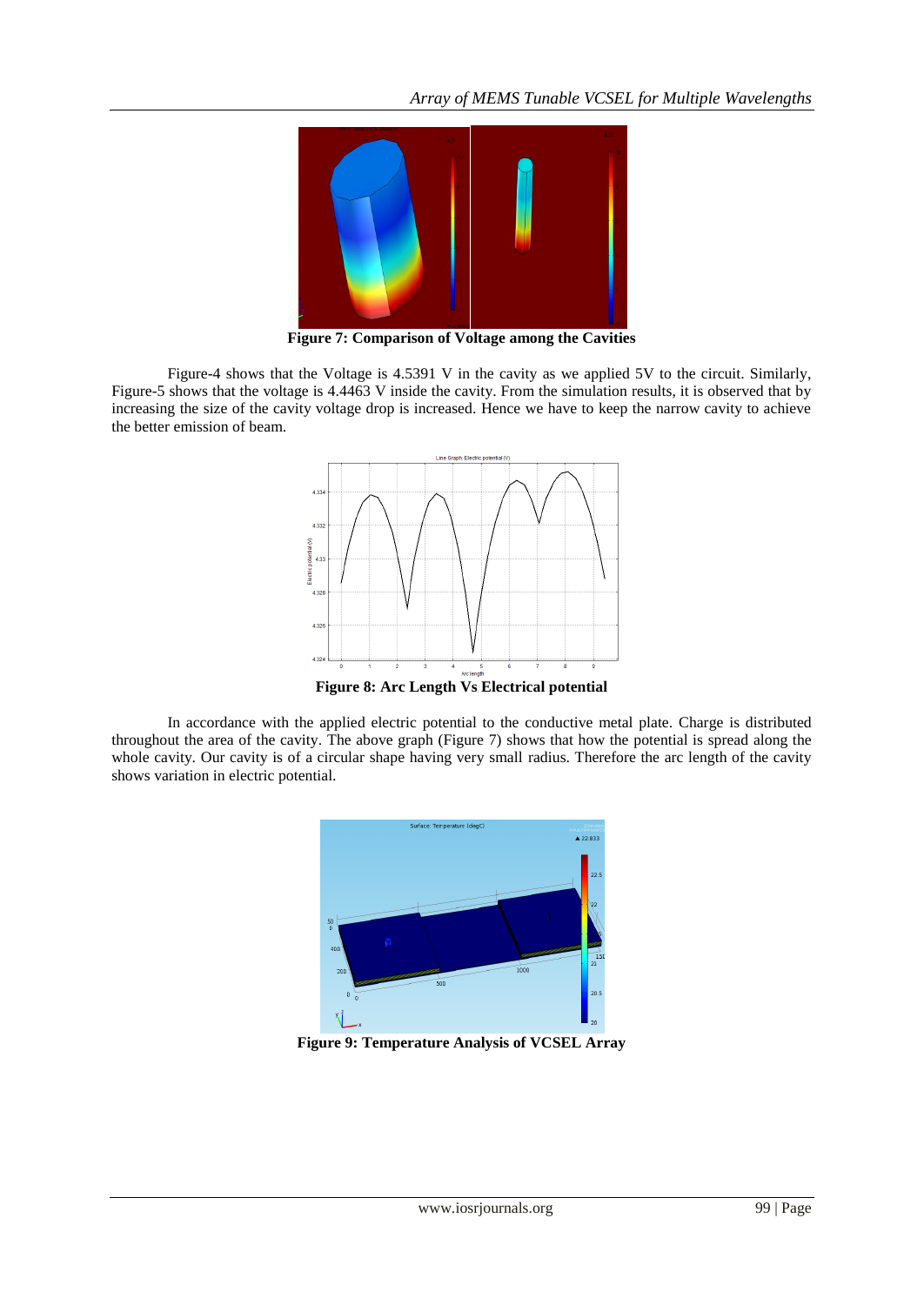

**Figure 10: Comparison of Temperature among the cavities**

As we have seen earlier results of voltage analysis the power dissipation is more with respect to the area of the cavity. Figure-8 and Figure-9 shows that temperature analysis of same model. We have made this analysis only to observe the boundary conditions of our VCSEL. In Figure-9 it is clearly shown that how the temperature is spread along the cavities. In case of large cavity temperature decreases from bottom to top of the cavity as we apply normal room temperature. Similarly, the temperature is throughout constant along the narrow cavity.



**Figure 11: Structure of Three VCSEL Array**

Power Dissipation is with respect to area of the cavity. If greater the dimensions, Propagation is more, thereby increasing the amount of losses hence lesser is the reflectivity. Emission is not continuous because it is spontaneous emission and only at a certain instant it emits. Similarly if Aperture size is increased voltage drop is more as the temperature is spread along the cavity. Hence we have to keep a small cavity to achieve the better emission of beam.

# **IV. Conclusion**

The analyses were obtained by using COMSOL Multiphysics. If cavity is large, it implies emission is spread and observation is difficult. Hence we require small Cavity size for getting large wavelength. Temperature analysis for the same device was obtained which shows that VCSELs structural parameters are independent of the temperature.

## **V. Future Scope**

Multiple wavelength communication demands one laser with varying wavelength. We will be able to generate multiple wavelengths on the same substrate using VCSEL. VCSEL Arrays are natural which provides degree of freedom in design. Multiple wavelengths can be obtained from a single device which would be very economical. The device will be used to switch wavelengths in Metro area networks; it regulates traffic throughout the network. Multiple wavelengths will be obtained from a single device by making more than one cavity on that device only.